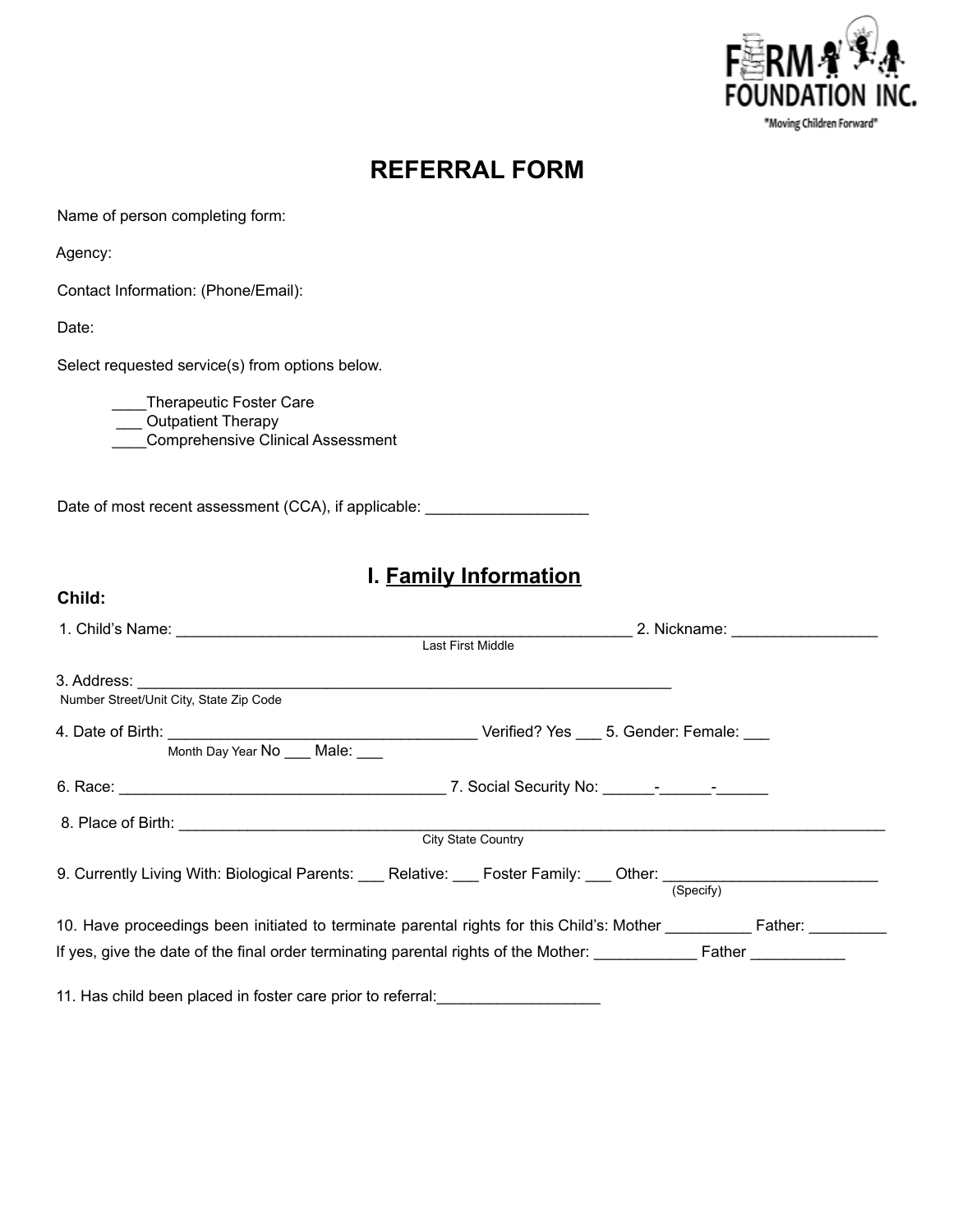#### **II. Custody**

**Legal Guardian:**

|                                                             | 12. Name: Last First Middle <b>Connective Connective Connective Connective Connective Connective Connective Connection</b><br>Last First Middle                                                           |
|-------------------------------------------------------------|-----------------------------------------------------------------------------------------------------------------------------------------------------------------------------------------------------------|
|                                                             |                                                                                                                                                                                                           |
|                                                             |                                                                                                                                                                                                           |
| <b>Contact Person:</b>                                      |                                                                                                                                                                                                           |
|                                                             |                                                                                                                                                                                                           |
|                                                             |                                                                                                                                                                                                           |
|                                                             |                                                                                                                                                                                                           |
|                                                             | 20. Is a "Voluntary Placement Agreement" in effect: (Circle one) Yes No If yes, expiration date:<br>If child's current family has DSS involvement, please indicate reason for involvement and/or removal: |
| Goal for Foster Care: Choose One                            |                                                                                                                                                                                                           |
| _____Return to Biological Family _____Long Term Foster Care |                                                                                                                                                                                                           |
| _____Independent Living _____Placement with Relative        |                                                                                                                                                                                                           |
|                                                             |                                                                                                                                                                                                           |

# **III. Presenting Problem**

Please provide details of what is currently going on in the family at this time. Describe the significant events which affect child and current placement. If placement has been disrupted, please explain why placement has disrupted.